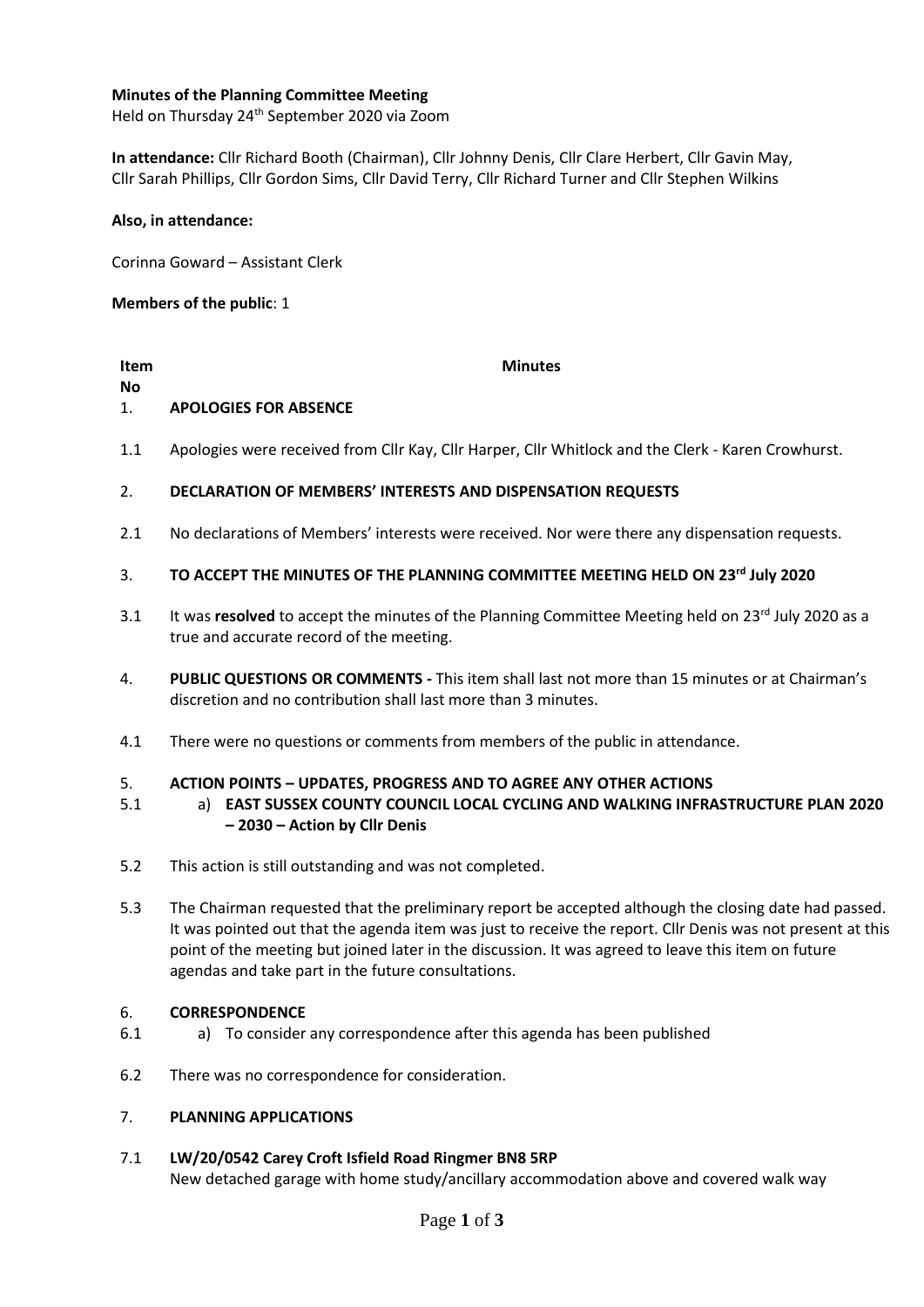#### 7.2 **Comments and observations**

Ringmer Parish Council supports this application.

7.3 This was proposed and seconded, all were in favour.

#### 7.4 **LW/20/0572 8 North Road Ringmer BN8 5JS**

Single storey side extension

#### 7.5 **Comments and observations**

Ringmer Parish Council discussed this application in respect of parking spaces and the relevance of the NDP in this matter, the extension protruding in front of the house and the improvement to living standards. A recommendation was made to support this application.

- 7.6 This was proposed and seconded, all were in favour.
- 7.7 **LW/20/0044 10A Elphick Road Ringmer BN8 5PR** Access window in roof

#### 7.8 **Comments and observations**

A proposal was made to support this application which was seconded, all were in favour.

#### 7.9 **LW/20/0589 45 Christie Avenue Ringmer BN8 5JT**

Tree 1 (T1) – Horse Chestnut Trees Removal of tree – bad case of leaf minor and the canopies are starting to decline from the south west. T1 also has multiple old storm damage wounds that are starting to rot back down the limbs. Tree T2 – Horse Chestnut Tree. Diseased with leaf minor and growing towards the right creating concern that this will be dangerous. Replant with Silver Birch in same position.

# 7.10 **Comments and observations**

- 7.11 Members discussed the condition of the trees and the need to retain trees in the village where possible. A proposal was made to support the removal of the trees subject to satisfactory approval by the Tree Officer and to replace with the same variety of tree instead of silver birch as stated in the application.
- 7.2 This proposal was seconded, a vote was taken by a show of hands, the result was 1 against, 3 abstentions and the remainder in favour. Therefore, it was resolved to accept the proposal to support the application subject to Tree Officer approval and replace with like for like trees.
- 8. **PLANNING CONSENTS, REFUSALS & APPEALS RECEIVED –** further information regarding consents, refusals & appeals recorded in appendix 2
- 8.1 LW/20/0444/CD Land North of Chapters Bishops Lane Ringmer**– Permission granted** LW/20/0209 7 Anchor Field Ringmer **– Permission granted** LW/20/0368 Land North of Chapters (Sewage) **– Permission granted**
- 8.2 LW/20/0466 19 Turnpike Close **– Permission granted**

# *All decision notices have been previously circulated to all Members*

Members noted the decisions made by Lewes District Council however, it was clarified that the first item LW/20/0444 CD Land North of Chapters Bishops Lane Ringmer was incorrect. This condition had not been discharged.

# 9. **NEIGHBOURHOOD PLAN DEVELOPMENT**

a) Modifications to existing Neighbourhood Plan